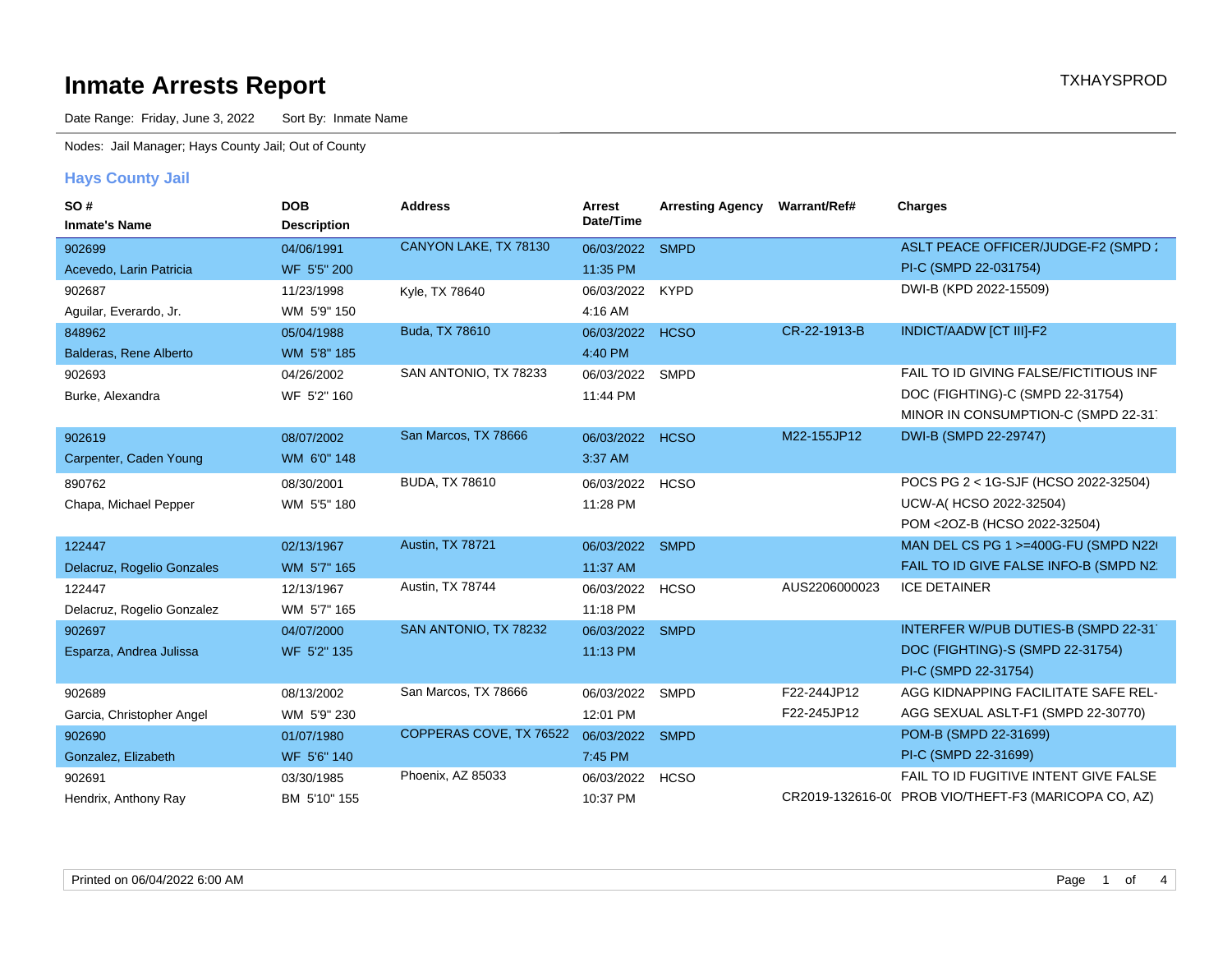Date Range: Friday, June 3, 2022 Sort By: Inmate Name

Nodes: Jail Manager; Hays County Jail; Out of County

#### **Hays County Jail**

| SO#                       | <b>DOB</b>         | <b>Address</b>          | Arrest<br>Date/Time | <b>Arresting Agency</b> | Warrant/Ref#               | <b>Charges</b>                                       |
|---------------------------|--------------------|-------------------------|---------------------|-------------------------|----------------------------|------------------------------------------------------|
| <b>Inmate's Name</b>      | <b>Description</b> |                         |                     |                         |                            |                                                      |
| 896038                    | 02/18/1993         | New Braunfels, TX 78130 | 06/03/2022          | <b>HCSO</b>             | F22-219JP12                | FORGERY FINANCIAL INSTRUMENT-SJF (                   |
| Howard, Jeremy Paul       | WM 5'10" 175       |                         | 8:00 AM             |                         | F22-056JP5                 | FORGERY FINANCIAL INSTRUMENT-SJF (                   |
|                           |                    |                         |                     |                         |                            | 05-22-2022-08843( PAROLE VIO/BURGLARY-FU (AUSTIN PAR |
| 296570                    | 11/10/1956         | Bastrop, TX 78602       | 06/03/2022          | <b>HCSO</b>             | 20-4913CR-1                | BF/FTA/BC/CRIMINAL TRESPASS-B                        |
| Jones King, Doris Wallace | WF 5'10" 122       |                         | 11:45 AM            |                         | 20-4913CR-1                | BF/FTA/BC/CRIMINAL MISCHIEF >=\$100<\$               |
| 855175                    | 11/10/1985         | <b>Homeless</b>         | 06/03/2022          | <b>SMPD</b>             |                            | CRIM MISCHIEF >=\$2,500<\$30K-SJF (SMP)              |
| Juarez, Harvy Jose        | WM 6'0" 206        | San Marcos, TX 78666    | 9:29 AM             |                         |                            |                                                      |
| 870917                    | 02/04/1996         | Kyle, TX 78640          | 06/03/2022          | <b>HCSO</b>             | PREF22-0394CR-1 RS/POCS-A  |                                                      |
| Liska, Noah Charles       | WM 6'3" 170        |                         | 5:40 AM             |                         | PREF22-0395CR-2 RS/POM-B   |                                                      |
|                           |                    |                         |                     |                         |                            | PREFCR-22-0559- RS/MAN DEL CS-F1                     |
|                           |                    |                         |                     |                         |                            | PREFCR-22-0560- RS/MAN DEL CS-F1                     |
|                           |                    |                         |                     |                         | PREFCR-22-0561- RS/POCS-F3 |                                                      |
| 891850                    | 03/24/1981         | Nixon, TX 78140         | 06/03/2022          | <b>HCSO</b>             | CR-18-0481-B               | INDICT/INDEC W/ CHILD BY EXPOSURE [C                 |
| Mendez, Rafael Fernando   | WM 5'10" 220       |                         | 8:00 AM             |                         |                            |                                                      |
| 301667                    | 05/12/1985         | Kyle, TX 78640          | 06/03/2022          | <b>HCSO</b>             | CR-20-4265-E               | BF/BC/INDCT/POCS-SJF                                 |
| Molina, Ricky, Jr.        | WM 5'5" 145        |                         | 6:15 AM             |                         | 20-3669CR-2                | BF/FTA/BC/POCS-A                                     |
|                           |                    |                         |                     |                         | 20-3669CR-2                | BF/FTA/BC/POM-B                                      |
| 879943                    | 09/22/1996         | San Marcos, TX 78666    | 06/03/2022          | <b>SMPD</b>             |                            | DOC FIGHTING-C (SMPD 22-031754)                      |
| Ortiz, Ariel Justine      | WF 5'1" 140        |                         | 11:35 PM            |                         |                            |                                                      |
| 902686                    | 11/19/1987         | Austin, TX 78736        | 06/03/2022 KYPD     |                         |                            | PI-C (KPD 2022-15507)                                |
| Phillips, Britania Marie  | WF 5'7" 190        |                         | 2:44 AM             |                         |                            |                                                      |
| 902692                    | 03/23/1999         | <b>HOMELESS</b>         | 06/03/2022          | <b>SMPD</b>             | <b>WARRANT</b>             | ASLT FV BI-F3 (AUSTIN PD)                            |
| Robinson, Reginald Leon   | BM 6'4" 140        | SAN MARCOS, TX 78666    | 9:58 PM             |                         |                            |                                                      |
| 857772                    | 12/21/1982         | Austin, TX 78741        | 06/03/2022          | SMPD                    |                            | PI-C (SMPD 22-31569)                                 |
| Rowland, Corey Paige      | WM 6'1" 192        |                         | 1:42 AM             |                         |                            |                                                      |
| 902688                    | 09/08/1987         | San Marcos, TX 78666    | 06/03/2022 SMPD     |                         |                            | PI-C (SMPD 22-31633)                                 |
| Vasquez Vasquez, Domingo  | WM 5'3" 160        |                         | 1:16 PM             |                         |                            |                                                      |
| 902685                    | 10/29/1985         | Denton, TX 76210        | 06/03/2022          | <b>HCSO</b>             |                            | PI-C (HCSO 2022-32317)                               |
| Walker, Matthew Kyle      | WM 6'5" 225        |                         | 12:16 AM            |                         |                            |                                                      |
|                           |                    |                         |                     |                         |                            |                                                      |

Printed on 06/04/2022 6:00 AM **Properties** 2 of 4 and 2012 12:00 AM **Properties** 2 of 4 and 2012 12:00 AM **Properties**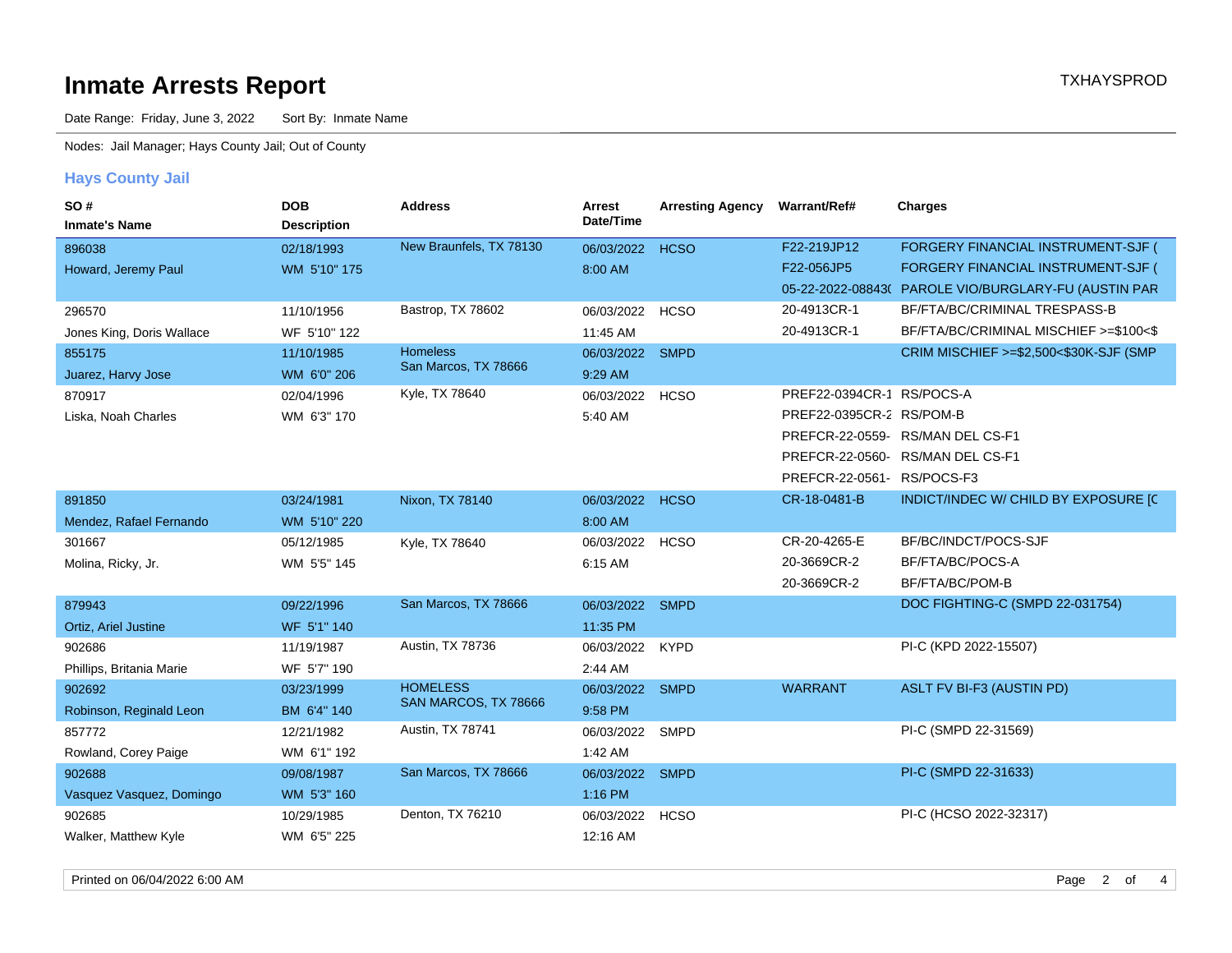Date Range: Friday, June 3, 2022 Sort By: Inmate Name

Nodes: Jail Manager; Hays County Jail; Out of County

#### **Hays County Jail**

| SO#                  | <b>DOB</b>         | <b>Address</b> | Arrest     | <b>Arresting Agency</b> | Warrant/Ref# | Charges                               |
|----------------------|--------------------|----------------|------------|-------------------------|--------------|---------------------------------------|
| <b>Inmate's Name</b> | <b>Description</b> |                | Date/Time  |                         |              |                                       |
| 902694               | 08/14/2003         | BUDA. TX 78610 | 06/03/2022 | <b>HCSO</b>             |              | POCS PG 2 >= 4G<400G-F2 (HCSO 2022-3) |
| WENDE, ANDREW        | WM 6'0" 130        |                | 11:28 PM   |                         |              | POM<20Z-B (HCSO 2022-32504)           |

**Total Hays County Jail: 25**